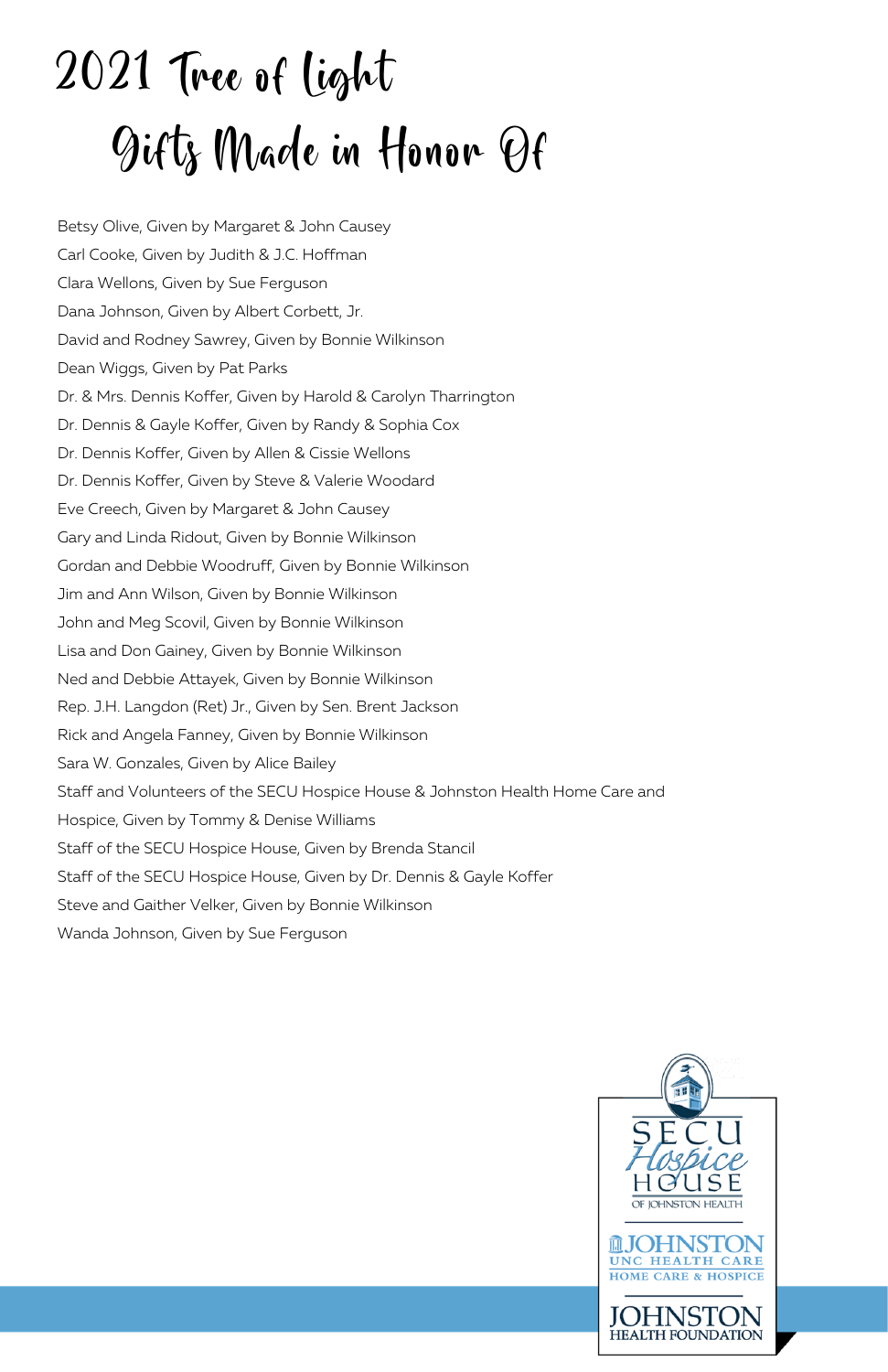# 2021 Tree of light Gifts Made in Memory Of

Adam C. Woodard, Given by Shiela Bell Alene B Wiggs, Given by Pat Parks Alice M. Gibbons, Given by Richard M. Gibbons Angela Johnson, Given by Michelle S. Johnson Ann & Don Dinnson, Given by Donald & Larkin Wallace Anne and Vic Ogburn, Given by Lillian and Jimmy Lawrence Anne Hines Lassiter, Given by Selma Ward Davis Annie Laurie Lewis, Given by Brenda Stancil Annie Moody, Given by Donnie Alston Annie Sutton, Given by Mike Sutton Arnold Svoboda, Given by David & Kim Dennis Arthur C. Jones, Given by Martha McRae Avis Creech, Given by Pam Creech Avis Creech, Given by Braxton Creech B. Susan Hill, Given by Beth Walker Beatrice Stiff, Given by William & Cynthia Herchenroder Benjamin F. Byrd, Jr., Given by Amanda Byrd Howell Benjamin Harris Smith, Sr., Given by Paulette Smith Bryant Bennett Miller, Given by Deborah Miller Betsy Olive, Given by Margaret & John Causey Bettie Smith, Given by Julia Phillips Betty McLamb Hege, Given by Lisa Denning Betty Neighbours, Given by Tracey & Ellender Ammons Bill Bailey, Given by Bailey Billy Price, Given by Ryan, Courtney & Carson Price Billy R. Creech, Given by Eleanor N. Creech Blake Stallings, Given by Sandra Stallings Bobby & Mary Ellis, Given by Ted & Betsy Daughtry Bobby R. Honeycutt, Given by Betty Honeycutt Bobby R. Honeycutt, Given by Denise Jackson Bobby R. Wood, Given by Joyce J. Wood Bonnie Hooks, Given by Charlotte Davis Braxton and Zelda Wood, Given by Deidre Wood Kraft

Brenda Boyette, Given by Patricia Rose Bronson "Sissy" Turner, Given by Gaither & Steve Velker Bryant Wellons, Given by Billy & Clara Wellons Candi Beverly, Given by Dr. James & Michelle Collins Carl Cooke, Given by Judith & J.C. Hoffman Carol J. Lee, Given by Ed and Shelby Harris Cass/Spooner Families, Given by David and Gale Cass Charles & Doris Cohorn, Given by Jim & Carolyn Jones Charles & Doris Cohorn, Given by Betsy Olive Charles Bryant, Given by Wanda Bryant Charles E. Hester, Sr., Given by Barbetta Hester Charles Pate, Given by Shirley Pate Chester Parker, Given by Angie, Tyler Jeffery Parker Chester Parker, Given by Brenda Parker Chris Lee, Given by Wanda Lee Clara Aycock, Given by Ray & Rosa Aycock Clara Wellons, Given by Sue Ferguson Clavon Whitley, Given by Mildred Whitley Connie Jo Stott, Given by Kay Strickland D. Frank Olive, Given by Benny and Pam Pope Dan Norris, Given by Lillian and Jimmy Lawrence Dana Johnson, Given by Albert Corbett, Jr. Danny G. Williams, Given by Bryan Williams and Family David and Rodney Sawrey, Given by Bonnie Wilkinson David Earl Allen, Given by Randy & Linda Allen David F. Olive, Given by Betsy Olive Dean Wiggs, Given by Pat Parks Debbie Henderson, Given by Jaime Beasley Deborah & Jim Henderson, Given by Warren & Genie Grimes Dennis Ham, Given by Jenny Ham Dennis Jones, Given by Bailey Dennis Smith, Given by Amy Smith-Britt Dennis Temple, Given by Elizabeth Seal

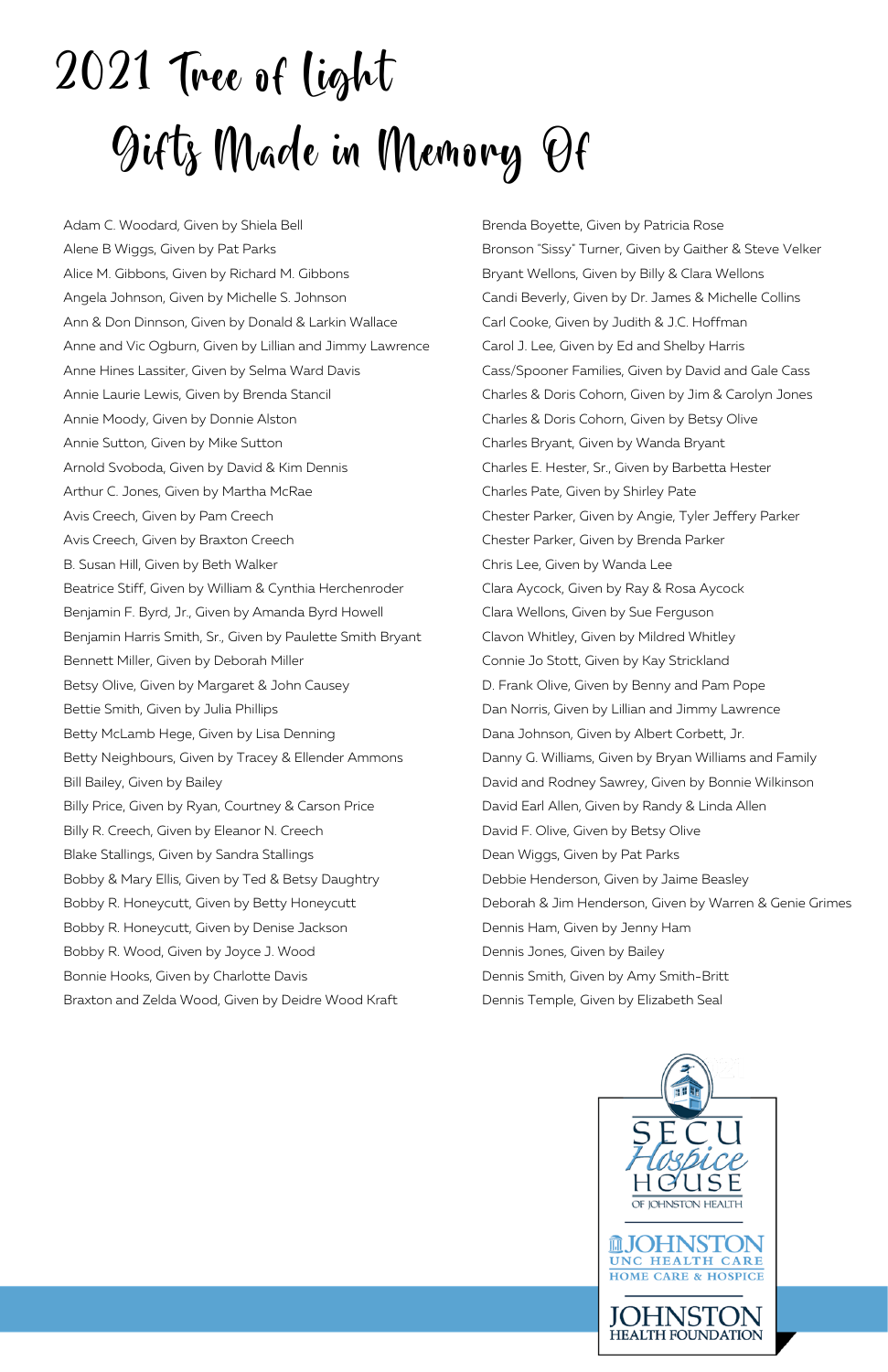# 2021 Tree of Light Gifts Made in Memory Of

Dennis W. Jones, Given by Ruth Jones Dolores DuBois, Given by Robert and Darlene DuBois Don Bunn, Given by Shirley Bunn Donald Barbour, Given by Tim & Terri Barbour Donald Barbour, Given by Randy & Linda Allen Donald Delaporte, Given by Margie C. White Donald Edwards, Given by Wanda Blizzard Dorene Brun, Given by Becky Mitchell Dorothy Ellmore, Given by Josh and Susan Northington Dot Ellmore, Given by Drs. Michael & Kathy Ward Dot Ellmore, Given by Betsy Olive Doug & Ganice Kubik, Given by Lillian and Jimmy Lawrence Dr. & Mrs. Dennis Koffer, Given by Harold & Carolyn Tharrington Dr. Dennis & Gayle Koffer, Given by Randy & Sophia Cox Dr. Dennis Koffer, Given by Allen & Cissie Wellons Dr. Dennis Koffer, Given by Steve & Valerie Woodard Dr. Fayez Maher, Given by Brenda Maher Dr. Grover Miller, Given by Betsy Olive Dr. Jeffery Pendergrass Lobo, Given by Dr. & Mrs. Greg Garris Edgar & Faye Johnson, Given by Wanda J. Johnson Edgar & Faye Johnson, Given by Vera J. Wright Edna Gaye Barefoot Creech, Given by Linwood E. Braswell, Inc. Eileen Poe, Given by Mark and Carolyn Enloe Eleanor & Mack Stephenson, Given by Vickie & Durwood Stephenson Elizabeth "Betty" Self, Given by Richard B. Self Elsie Tart, Given by Gail Tart Erma L. Watts, Given by Keith Watts Ethelene M Allen , Given by Bradley Family Eve Creech, Given by Margaret & John Causey Evelyn Faye Brinkley, Given by Sue Murphy Waller Evelyn Morrison, Given by Jim & Jane Morrison Flonie Tart, Given by Linda Tart Smith and Larry Smith

Flonnie Barbour, Given by Tommy & Barbara Williford Frances Pittman, Given by David & Deborah Fields Frank Holding, Given by Billy & Clara Wellons Frank Woodley, Given by Lillian and Jimmy Lawrence Frank Woodley, Given by Billy & Clara Wellons Gail O'Neal, Given by Billy O'Neil Gary and Linda Ridout, Given by Bonnie Wilkinson Gary Brown, Given by Shelia Brown Gene Phelps, Given by Lucy Gene Phelps , Given by Jackie McKeithan Genera McDougald Corprew, Given by Dr. & Mrs. Greg Garris Geneva J. Haney, Given by Sandra Sauls George Allen Lane, Given by Edith W. Lane George Beinhart, Given by Doris Beinhart George T Wiggs, Given by Pat Parks George Wesley Pate, Given by Sandra Pate Geraldine Caudle Pennington, Given by Joan and Preston Poythress & Family Glen & Thelma Creech, Given by Clyde & Glenda Whitaker Gloria Earp, Given by Lillian and Jimmy Lawrence Gloria Earp, Given by Mabel Yelvington Gordan and Debbie Woodruff, Given by Bonnie Wilkinson Greg Hinnant, Given by Onnalee Hinnant Grover C. Miller, Given by Judy Miller Grover Miller, Given by Cindy Leslie Hannah Jenkins Youngblood, Given by Lillian and Jimmy Lawrence Harold and Maureen Feeney, Given by Maureen Tjalma Hildegard Simmons, Given by Alex & Helen Simmons Horace 'Lester' Garrett, Given by Alene Garrett Hubert Poteat, Given by Billy & Clara Wellons Ida Creel Lawrence, Given by Lillian and Jimmy Lawrence Ida Odom Miller, Given by Lillian and Jimmy Lawrence

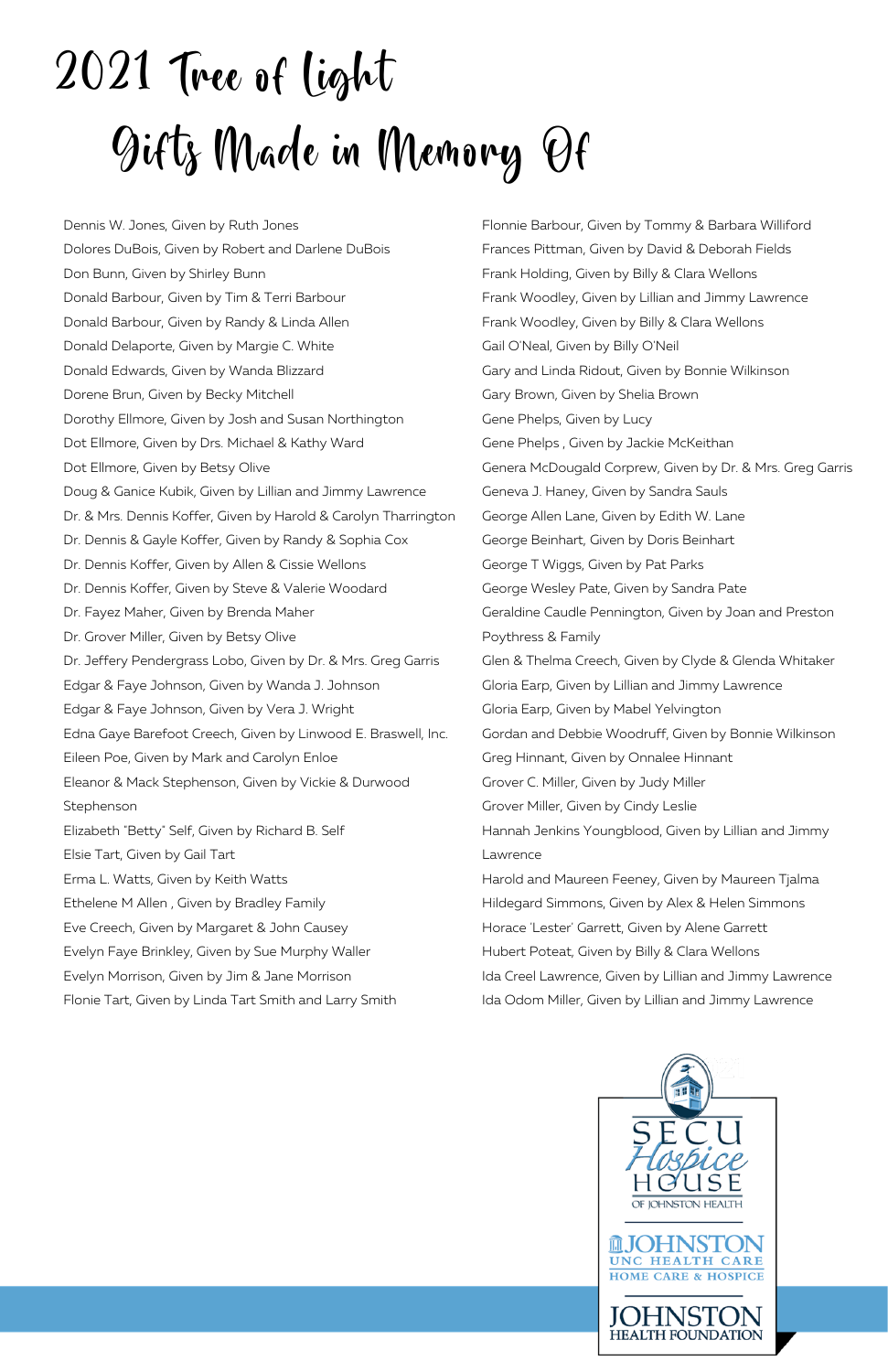# 2021 Tree of Light Gifts Made in Memory Of

Ina Beatrice Pulley, Given by Robert & Faye P. Boyette Irene V. Polito, Given by James & Therese Polito Iva Williams, Given by Johnny H. Williams Ivey Pittman, Given by Dana Johnson Jack Williams, Given by Billy & Clara Wellons James "Jimmie" Rose, Given by Miriam Rose James L. Weaver, Given by Beverly H. Weaver James M. Boyette, Given by Nancy Boyette James Michael Whitley, Given by Rose Whitley James W. Cash, Given by Jack & Judy Coats James W. Overbee, Given by The Overbee Family Jane Bolin, Given by Pam and Benny Pope Jane Bolin, Given by Betsy Olive Janet Hotovy, Given by Denny Hotovy Jean Harris, Given by Thelma Jackson Jeanette Price, Given by Lillian and Jimmy Lawrence Jeanette Turnage, Given by David Turnage Jerry Joe Stephenson, Given by Gloria C. Stephenson Jesse & Dorothy Underwood, Given by Sue U. Warrick Jessica Thompson, Given by Janet Collie Jessie Ray Dennis, Given by Greg Dennis Jim & Debbie Henderson, Given by Betsy Olive Jim "Cecil" Henderson, Given by Tim and Nicole Jim and Ann Wilson, Given by Bonnie Wilkinson Jim Henderson, Given by Jaime Beasley Jim Henderson, Given by Melissa & Josh Kelly Jim Henderson, Given by Greg & Leslie Parr Jim Henderson, Given by Jenny Ham Jimmy Blow, Given by Brenda Stancil Jimmy Griffin, Given by Tom & Myrtle Toole JoAnn Holloman, Given by Ralph Holloman Joe Patterson, Given by Brenda Stancil

Joel Lorman Flowers, Jr. & Dorothy Porter Flowers, Given by Janice & Ken Bateman John & Dolores Stoll, Given by Bill & Diana Betit John and Meg Scovil, Given by Bonnie Wilkinson John Cayton, Given by Elizabeth Logan John W. Twisdale, Given by Tucker U. Twisdale Johnny Parker, Given by Joy & Randy Summerlin Johnny Parker and Faye Robinson, Given by Donnie & Suzanne Parker Johnston Health Hospice Staff, Given by Dr. Dennis & Gayle Koffer Joseph Glenn Aycock, Jr., Given by Carolyn G. Aycock Joseph Mack Daniels, Given by Patricia H. Daniels Josephine Bonasera, Given by Utica National Insurance Josephine Robinson, Given by Neal & Pam Pate Kathryn Pepin, Given by Marcel Pepin Kathy Crocker, Given by Jim & Carolyn Jones Kay & EV Wilkins, Given by Mary Lillie Wilkins & Charles P. Wilkins Kay S. Wallace, Given by Vickie & Durwood Stephenson Kevin Casey, Given by Kristy Casey Larry Patterson , Given by Helen Patterson Larry Robert Senter Sr., Given by Haywood & Suzanne Phillips Larry W. Massengill, Given by Lena Massengill Lee Coats, Given by Scott Whitley Lelia "Ruth" Johnson, Given by Donna R. Johnson Lena Lee, Given by Susan Woodall Lena O. Lee, Given by Kathy Hodge Lenola Allen, Given by Brookie Stanley Lessie Watkins Blackmon, Given by Margaret B. Benson Lester and Mary Walters, Given by The Walters Family Lewis Sanders, Given by Helga Sanders Linda Brannan, Given by Wanda Blizzard

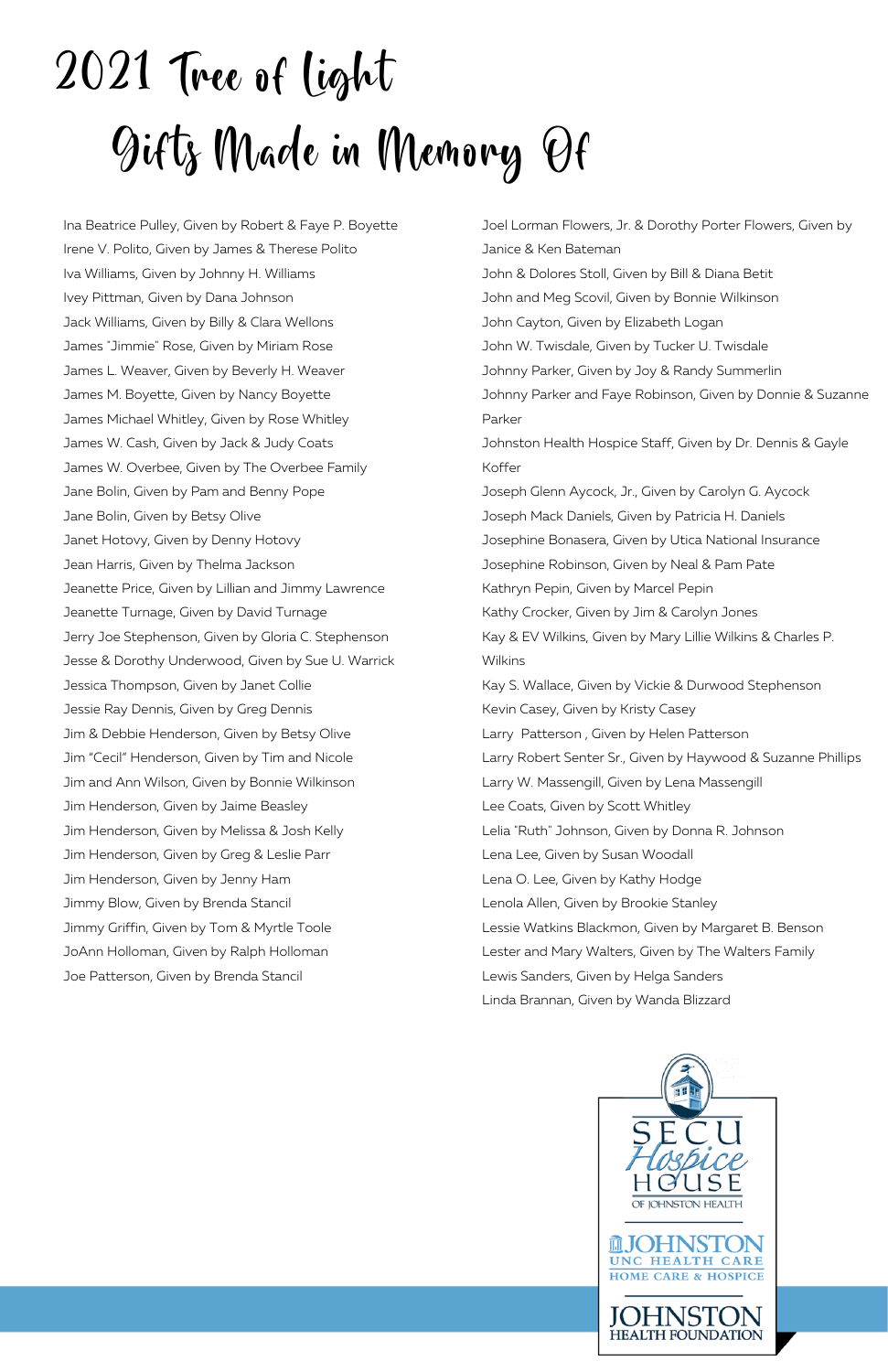# 2021 Tree of light Gifts Made in Memory Of

Lisa and Don Gainey, Given by Bonnie Wilkinson Lois Case P'Simer, Given by Tom P'Simer Louise Mantlo, Given by Pam Mantlo Coley & Gary Coley Louise White, Given by Judy Smith Lucille Barbour, Given by Tim & Terri Barbour Luna M. Lee, Given by Billy and Dianne Parker M.E. Johnson, Given by Dorothy H. Johnson Mabel Burnett, Given by Michelle S. Johnson Magnus Berg, Given by The Storicks & Co. Manley Eugene Tart, Given by Linda R. Tart Margaret Wallace, Given by Margaret Cain Margaret Wallace, Given by Lillian and Jimmy Lawrence Marge Dorsch, Given by Kurt & Cindy Bennett Marge Hoffman, Given by Judith & J.C. Hoffman Margie Stubbs, Given by Lillian and Jimmy Lawrence Marjorie Daughtry, Given by Nancy Peedin & Billy Daughtry Marlene Summerlin, Given by Joy & Randy Summerlin Mary & Jim Talton, Given by Mary Lillie Wilkins & Charles P. Wilkins

Mary Elizabeth (Lib) Jackson, Given by Gail Tart Maverine Edwards, Given by Jennifer Ennis Maverine Hardee, Given by Allen Wayne & Connie Stanley Mike Giddens, Given by Lynne Oliver Martin Mildred P. Adams, Given by Glenn Adams Mildred Strickland, Given by Dana & Sandra Strickland Millie May Stanley, Given by Laura Cobb Mokie Stancil, Given by Brenda Stancil Mokie Stancil, Given by Stancil Oil Co. Mrs. Lou Addie Holt, Given by Martha Holt-Dunston Mrs. Marjorie Daughtry , Given by Cecilia Hicks Myde Eason , Given by Beth Walker N.S. & Carolyn Stevens, Given by Stevens Sausage Ned and Debbie Attayek, Given by Bonnie Wilkinson

Norman Smith, Given by Kippir Westbrook Our Precious Parents, Given by Mr. & Mrs. Matthew M. Crawford Peggy Deans, Given by Greg & Rebecca Browne and Frank & Lisa Deans Peggy Jones, Given by D.G. Jones, Jr. Peggy Joyce Hodges, Given by Michael Hodges Percy Perry, Given by Marilyn P. Love Peter T. Hulth, Jr. , Given by Paul & Melanie Hulth Phil Davis, Given by Lillian and Jimmy Lawrence Phil Davis, Given by Margaret W. Davis Polly Everette McFadyen, Given by John Everette Pope Hardee, Given by Debbie Anderson Priscilla Weaver, Given by Charlotte Davis Rachel Morgan, Given by Glenda & Stan Oliver Ray & Jeanne Woodard, Given by Vick Woodard Rayland Eatmon, Given by Jean Eatmon Rep. J.H. Langdon (Ret) Jr., Given by Sen. Brent Jackson Rexford Edwards, Given by Wanda Blizzard Richard F. Suddarth Sr., Given by Bonnie Rogers Richard Suddarth, Given by Jean Jones Richard T. Crowder, Given by Walter & Jill Rasor Rick and Angela Fanney, Given by Bonnie Wilkinson Rita Labaki, Given by Lewis & Marian Mullen Robert (Bob) Tart, Given by Gail Tart Robert Johns, Given by Tina & Terry Burgess Robert Lee Wheeler, Given by Winifred Moore Robert Raskin, Given by Tim & Terri Barbour Robert Tart, Jr., Given by Gail Tart Roger Stacy, Given by Teresa Kanzler Ronald Faulk, Given by Clint and Julia Faulk Ronald Stanley, Given by Brookie Stanley Ronald Stroud, Given by Frank & Linda Tichauer

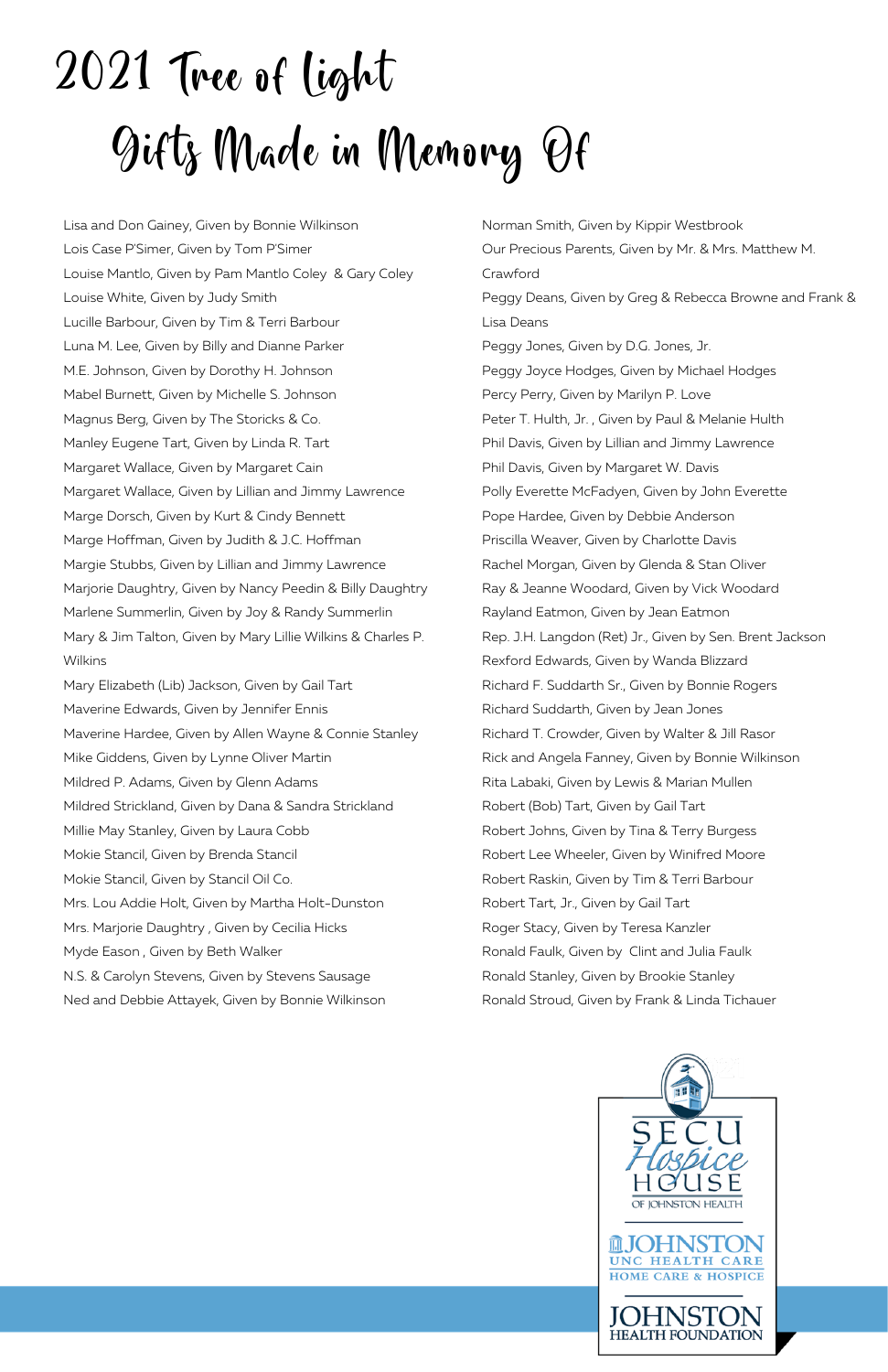# 2021 Tree of light Gifts Made in Memory Of

Rosemary Suszynski, Given by Marie Suszynski Roy Lee Morris, Given by Lynn & Kevin Carter Ruffin Odom, Given by Lillian and Jimmy Lawrence Rufus Carlyle Beasley, Given by Edith H. Beasley Ruth Fields, Given by David & Deborah Fields Ruth Walker, Given by Joyce W. Green Sally Whitley, Given by Roger Whitley Sally Woodard Whitley, Given by Alan C & Joyce Overman Sandra Hinnant, Given by Onnalee Hinnant Sara W. Gonzales, Given by Alice Bailey Sarah C. Barrett, Given by Cynthia B. Sumerel Sarah Jean Morgan, Given by All the Family Sharon Godwin Nanagas, Given by Dr. & Mrs. Greg Garris Shirley Casey, Given by Kristy Casey Shirley Casey & Kevin Casey, Given by Jerry D. Narron Staff of the SECU Hospice House, Given by Brenda Stancil Steve and Gaither Velker, Given by Bonnie Wilkinson Ted Wells, Given by Hope Wells Tetina Zupancich, Given by Ronald Zupancich Thad Sharp, Given by Michael and Ann Davis The Staff and Volunteers of the SECU Hospice House & Johnston Health Home Care and Hospice, Given by Tommy & Denise Williams Thel Lee Creech, Given by Amanda C. Smith Thelma S. Johnson, Given by Ed and Shelby Harris Thomas & Margaret Wallace, Given by Donald & Larkin Wallace Tim Broome, Given by Bonnie Wilkinson Timothy Jaye Padgett, Given by Kathy Padgett TJ Kropp, Given by Phil & Teresa Wineinger Tom and Lyde Cheek, Given by Lillian and Jimmy Lawrence Tommy Strickland, Given by Kay Strickland Tony Sullivan, Given by Linda S. Pittman Vinny Lupo, Given by Louise Lupo

Virgil Guess, Given by Sandra Guess Virginia & John Ferrell, Given by Vickie & Durwood Stephenson W. Ralph Barbour, Jr., Given by Tim & Terri Barbour Wade & Maxine Anders, Given by Ashlei Anders & Blair Anders Cromartie Wade Baker (Andy) Styron, Given by Dr. & Mrs. Greg Garris Walter & Dollie Sanders, Given by Sandra Sanders Meachem Wanda Ann Snyder, Given by The Snyder Family Wanda Johnson, Given by Sue Ferguson Wilbert Barbee, Given by Eula Barbee William E. (Dud) Jackson, Given by Gail Tart William Ray Rose, Given by Barry, Rae & Kaitlyn Barbour Willie Ruth, Given by Hope Wells Woody Wilkinson, Given by Lillian and Jimmy Lawrence Woody Wilkinson, Given by Bonnie Wilkinson Zebulon Vance Harrell, Given by Sandra Harrell Zebulon Vance Harrell, Given by Bonnie & Doug Lambert Zilphia Ratliff, Given by Susan Woodall